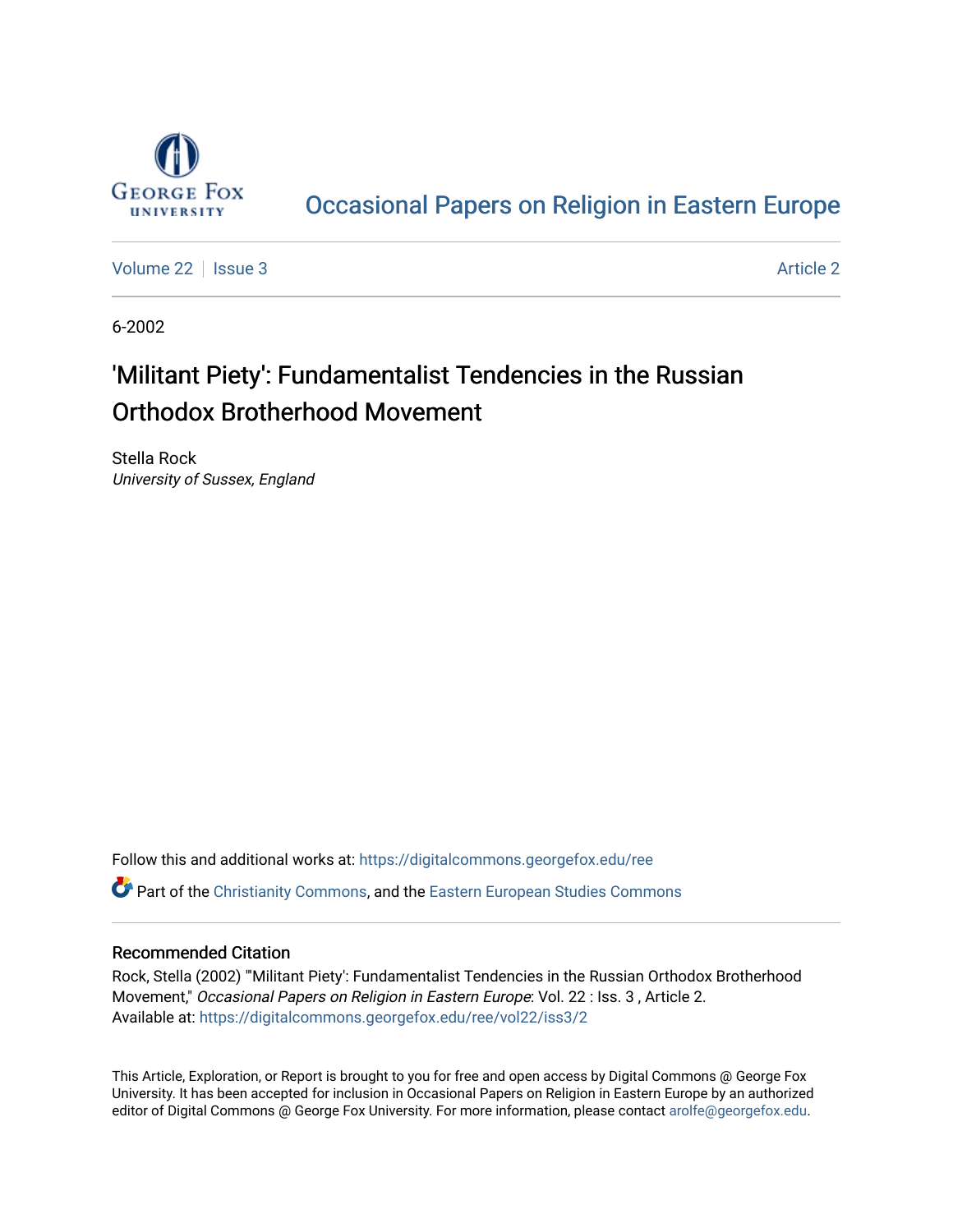### **'MILITANT PIETY': FUNDAMENTALIST TENDENCIES IN THE RUSSIAN ORTHODOX BROTHERHOOD MOVEMENT**

by Stella Rock

*This article is based on research-in-progress conducted by Dr Stella Rock of the University of Sussex, England. Dr Rock's work is supported by a Research Fellowship at the Centre for German-Jewish Studies, University of Sussex.*

#### **Introduction**

 $\overline{a}$ 

 As the Patriarchate's newspaper observed in 1990, "Brotherhoods appear at critical moments in the life of the Church and society."<sup>[1](#page-1-0)</sup>The brotherhoods movement in Russia gained particular strength in two critical periods; during the Polish-Lithuanian commonwealth, as "bearers of the official politics of the Great Moscow Princedom"<sup>2</sup>, and in the 1860's -1920's, when they were revived to struggle with heresy and sectarianism,<sup>[3](#page-1-2)</sup> and then with the new currents of revolutionary thought. The revival of the Brotherhood movement that occurred in the 1980's and early 1990's reflected a complex response of Russian believers, both lay and clerical, to the newfound freedoms of the so-called *glasnost* and 'transition' periods. Lay believers, mostly moved by a desire to restore the material and spiritual fabric of Orthodox life after decades of repression and official atheism, recreated or initiated brotherhoods around individual clerics or projects, such as the restoration of a local church or the establishment of a Sunday School. The creation of the Union of Orthodox Brotherhoods in 1990, instigated by the Patriarchate to coordinate the activities of flourishing lay organisations, marked in some ways the spiritual peak of the movement. Despite a promising beginning, the movement has been plagued by the xenophobia, antisemitism, intolerance and political conservatism visible in many areas of the

<span id="page-1-0"></span><sup>1</sup> *Moskovskii tserkovnyi vestnik* No. 23 (41) October 1990.

<span id="page-1-1"></span><sup>2</sup> Archpriest Ioann Sviridov "Est' li mesto bratstva, v sovremennoi zhizni Russkoi Tserkvi?" *Russkaia mysl'* No.4061 19-25 January 1995 p.16.

<span id="page-1-2"></span><sup>3</sup> *Polnyi pravoslavnyi bogoslovskii entsiklopedicheskii slovar'* (Moscow 1992) Vol.1, col.407.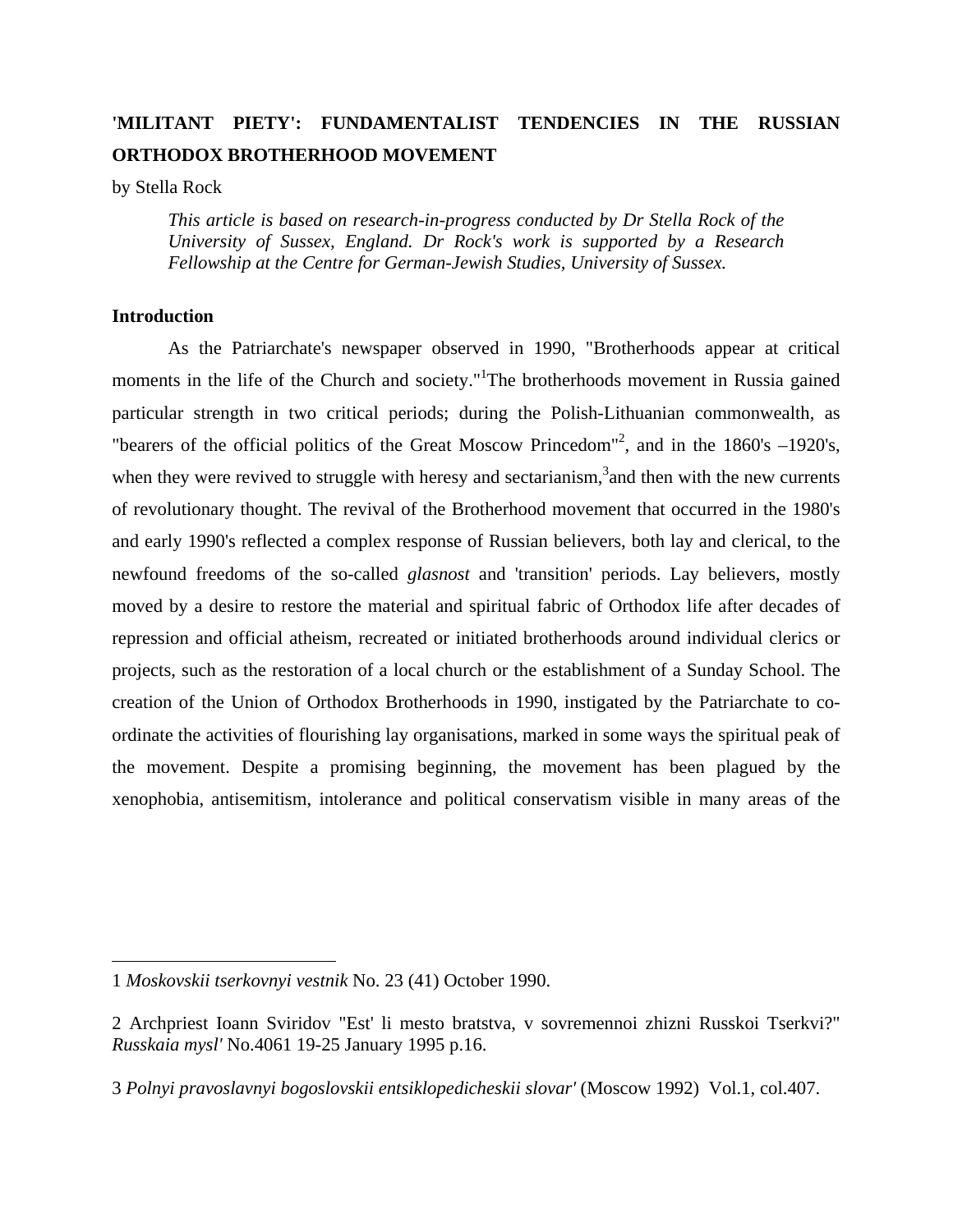Russian Orthodox Church, and the Union of Orthodox Brotherhoods has arguably become a symbol of the worst aspects of post-Communist Orthodoxy.<sup>[4](#page-2-0)</sup>

 Various commentators have attempted to find a label that will appropriately cover these negative traits prevalent within the contemporary Russian Orthodox Church. Collectively, they have been described as 'Black Hundredism', <sup>[5](#page-2-1)</sup>'clerical fascism<sup>'[6](#page-2-2)</sup> and 'Russian Orthodox fascism', $7$ terms that have very specific resonances and are not broad enough to cover the spectrum of ideas indicated. Recently, 'fundamentalist' - a term that has attracted a good deal of criticism and debate, although not in the Russian Orthodox context – has become a popular label for this wing of the Church.<sup>8</sup> This article aims to explore the fundamentalist tendencies of the movement, focusing on two brotherhoods often identified as belonging to opposite ends of the 'fundamentalist wing' - the radical Union of Orthodox Banner-Bearers and the more moderate Radonezh.

#### **Defining Terms**

 $\overline{a}$ 

 The term 'fundamentalism' was coined in 1920 by the American editor of a Baptist journal, to describe the evangelical desire to return to Biblical 'fundamentals'.<sup>9</sup>It is now popularly

<span id="page-2-2"></span>6 Thomas Parland "The Rejection in Russia of Totalitarian Socialism and Liberal Democracy: A study of the Russian New Right" *Commentationes Scientiarum Socialium 46, 1993* p.187

<span id="page-2-3"></span>7 Paul D. Steeves, "Russian Orthodox Fascism" a paper presented to the Conference on Faith and History, Harrisburg, Pennsylvania, 8 October 1994 available online at http://www.stetson.edu/~psteeves/rusorthfascism.html

<span id="page-2-4"></span>8 See for example Stephen Shenfield's *Russian Fascism:Traditions, Tendencies, Movements*  (M.E.Sharpe, New York, London 2001) pp.61-72 and Alexander Verkhovsky's "September 11 and the Orthodox Anti-Globalism of the Moscow Patriarchate" in *JRL Research and Analytical Supplement* Issue No. 3 (Special issue on themes relating to September 11 December 2001), available online at http://www.cdi.org/russia/johnson/5592.cfm (accessed 15/04/02)

<span id="page-2-5"></span>9 Martin Riesebrot *Pious Passion: The Emergence of Fundamentalism in the United States and Iran* (University of California Press; Berkley & London 1998) p.10

<span id="page-2-0"></span><sup>4</sup> See for example Dimitry V. Pospielovsky "The Russian Orthodox Church in the Postcommunist CIS" in *The Politics of Religion in Russia and the New States of Eurasia* edited by Michael Bourdeaux (M.E.Sharpe, New York & London 1995 p.52

<span id="page-2-1"></span><sup>5</sup> Wayne Allensworth *The Russian Question: Nationalism, Modernization and Post-Communist Russia* (Rowman and Littlefield Publishers Inc.; Oxford 1998) p.130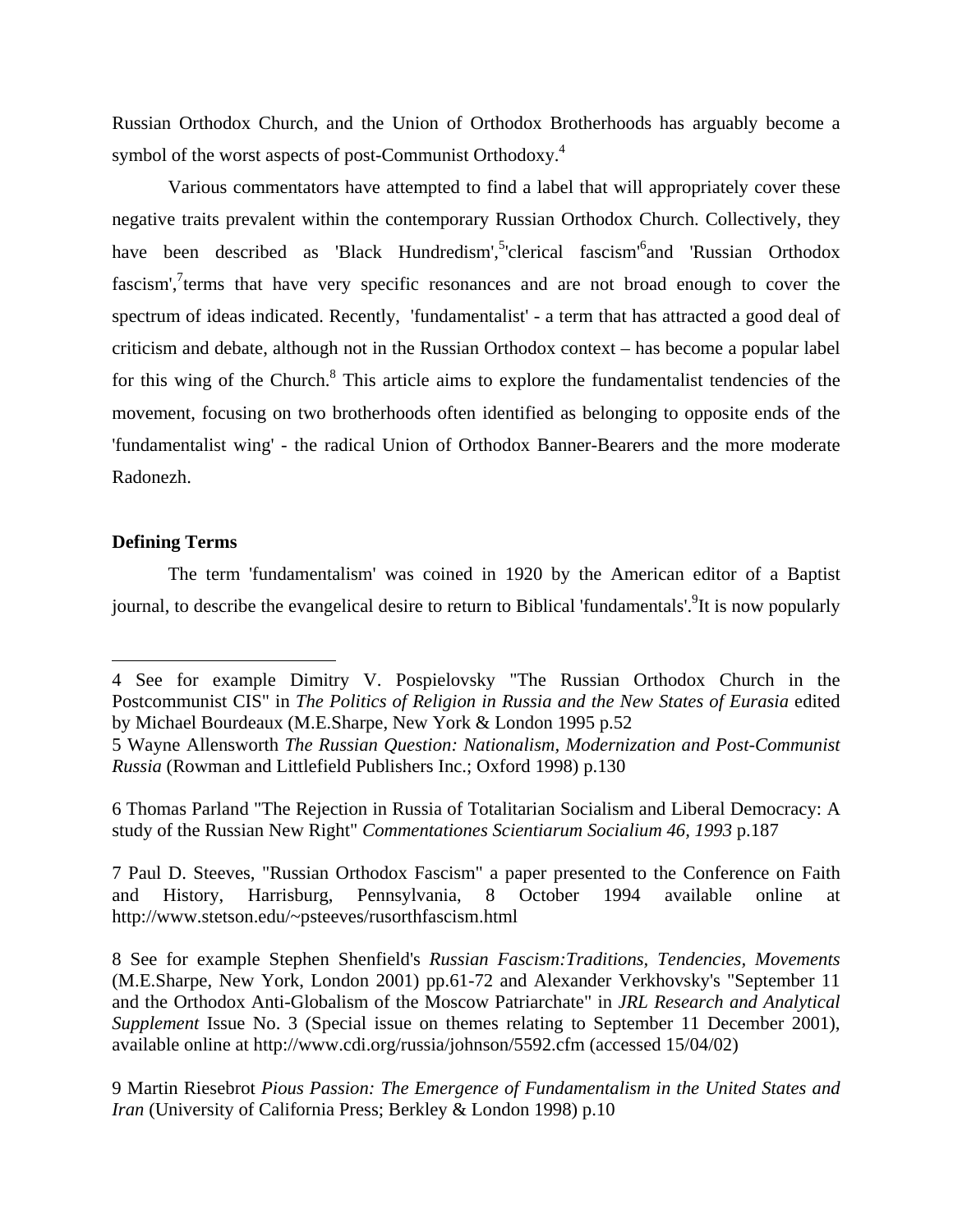used to describe the 'militant piety'<sup>10</sup> which rejects the values of the modern Western world and in some cases - promotes armed struggle against this world. The six-year Fundamentalism Project of the American Academy of Arts and Sciences acknowledges the limitations of the term, but offers a working definition of fundamentalism as:

...a tendency, a habit of mind, found within religious communities...which manifests itself as a strategy, or a set of strategies, by which beleaguered believers attempt to preserve their distinctive identity as a group. Feeling this identity to be at risk in the contemporary era, they fortify it by selective retrieval of doctrines, beliefs, and practices from a sacred past. These retrieved "fundamentals" are refined, modified, and sanctioned in a spirit of shrewd pragmatism...[and] accompanied in the new religious portfolio by unprecedented claims and doctrinal  $innovations.<sup>11</sup>$  $innovations.<sup>11</sup>$  $innovations.<sup>11</sup>$ 

#### The Fundamentalism Project also concludes that:

 $\overline{a}$ 

...fundamentalism intends neither an artificial imposition of archaic practices and lifestyles, not a simple return to a golden era, a sacred past, a bygone time of origins – although nostalgia for such an era is a hallmark of fundamentalist rhetoric. Instead, religious identity thus renewed becomes the exclusive and absolute basis for a re-created political and social order that is orientated to the future rather than the past.<sup>1[2](#page-3-2)</sup>

Furthermore, the directors of the project identify in fundamentalist movements 'a dual commitment to the unfolding eschatological drama (by returning all things in submission to the divine) and to self-preservation (by neutralizing the threatening "Other").<sup>13</sup> The project, in the conclusion to its final volume *Fundamentalisms Comprehended,* identified nine ideological and organisational characteristics of fundamentalism. Due to limitations of time and space I have selected three key traits based on their working definition of fundamentalism, and in this article

<span id="page-3-2"></span>12Marty and Appleby (eds) *Fundamentalisms and the State* p.3

<span id="page-3-3"></span>13 Marty and Appleby (eds) *Fundamentalisms and the State* p.3

<span id="page-3-0"></span><sup>10</sup> Karen Armstrong *The Battle for God: Fundamentalism in Judaism, Christianity and Islam*  (HarperCollins, London 2001) p.ix

<span id="page-3-1"></span><sup>11</sup> Martin E. Marty and R. Scott Appleby (eds) *Fundamentalisms and the State: Remaking Politics, Economies, and Militance* (University of Chicago Press, Chicago and London 1993) p.3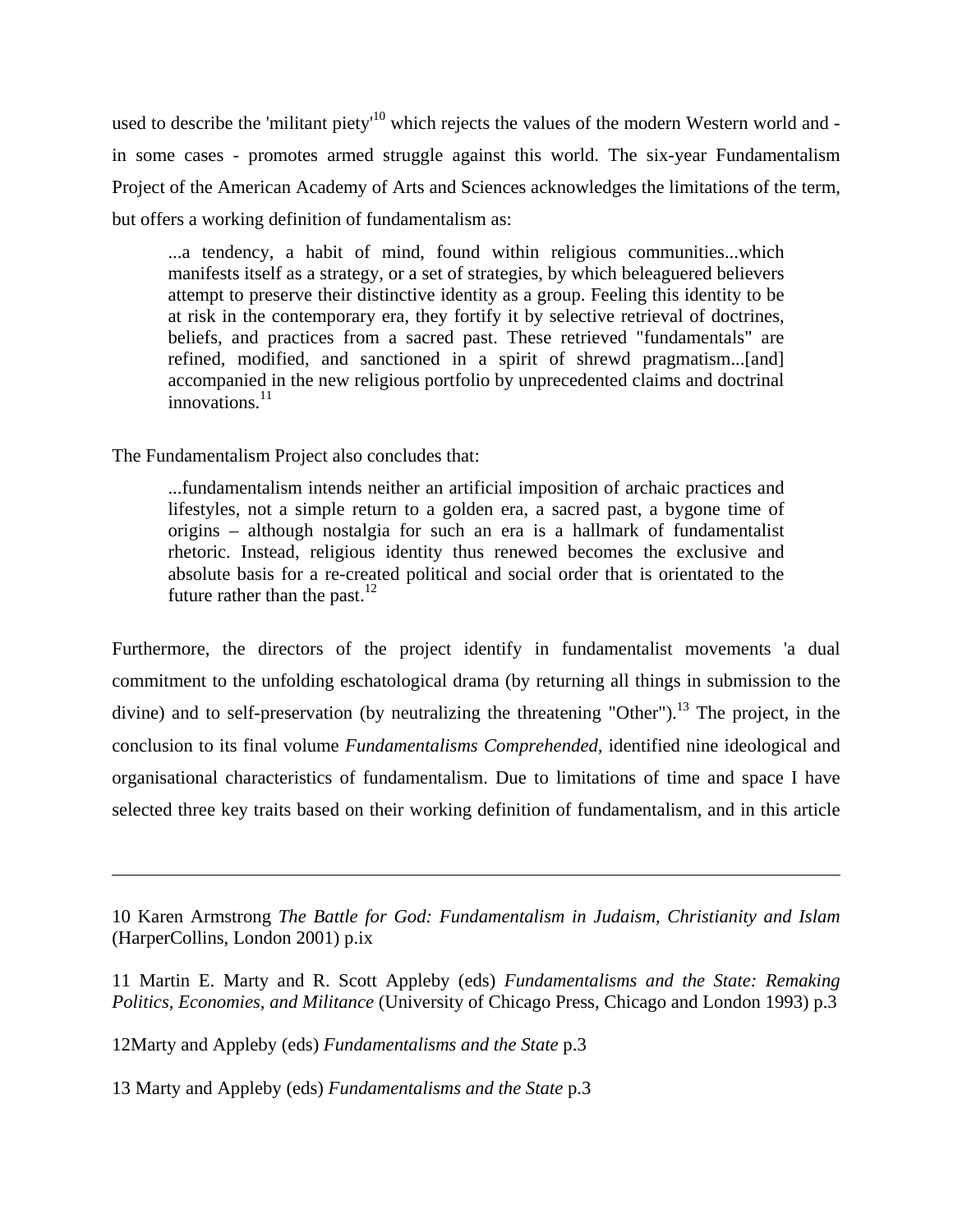explore the extent to which they are in evidence in the ideology and strategies of the brotherhoods selected:

1) A sense of religious identity under threat, from the modern world and the enemy 'Other'

2) A nostalgia for a sacred past, and a desire or strategy to construct a future society based on religious identity

3) A selective retrieval of doctrines, beliefs and practices from this sacred past, which are pragmatically refined, modified, and supplemented by innovations

#### **The Union of Orthodox Banner-bearers**

 The Union of Orthodox Banner-Bearers (*Soiuz pravoslavnykh khorugvenosstev)* <sup>14</sup> was co-founded in 1993 by Leonid Simonovich, who is also the current head of the Union of Orthodox Brotherhoods. Simonovich describes the Banner-Bearers as a 'charismatic' and 'military movement', and based on a pre-revolutionary organisation, the Society of Banner-Bearers.<sup>15</sup>While this organisation certainly existed, and bore some resemblance to the current Union in terms of activities, the rules of the Banner-Bearers appear on their website under the name 'the Union of the Russian People, infamous as the largest and best organised Black Hundreds group.<sup>16</sup> The contemporary Union of Banner-Bearers follows the Black Hundreds precedent<sup>17</sup> of denying membership even to converted Jews. It is also hardly coincidence that the pre-revolutionary Union of the Russian People called for the formation of counter-revolutionary military units,<sup>18</sup> and Simonovich's Union profess to be training a military unit who can be

<span id="page-4-0"></span><sup>14</sup> An unregistered organisation which identifies itself as a brotherhood

<span id="page-4-1"></span><sup>15</sup> Leonid Simonovich (Interview, Moscow, May 13 2001)

<span id="page-4-2"></span><sup>16</sup> http://www.rus-sky.com/horugvenosec/oprichnina/ustav.htm (last accessed June 10, 2001)

<span id="page-4-3"></span><sup>17</sup> Wayne Allensworth *The Russian Question: Nationalism, Modernization and Post-Communist Russia* p.129

<span id="page-4-4"></span><sup>18</sup> Wayne Allensworth *The Russian Question* p.129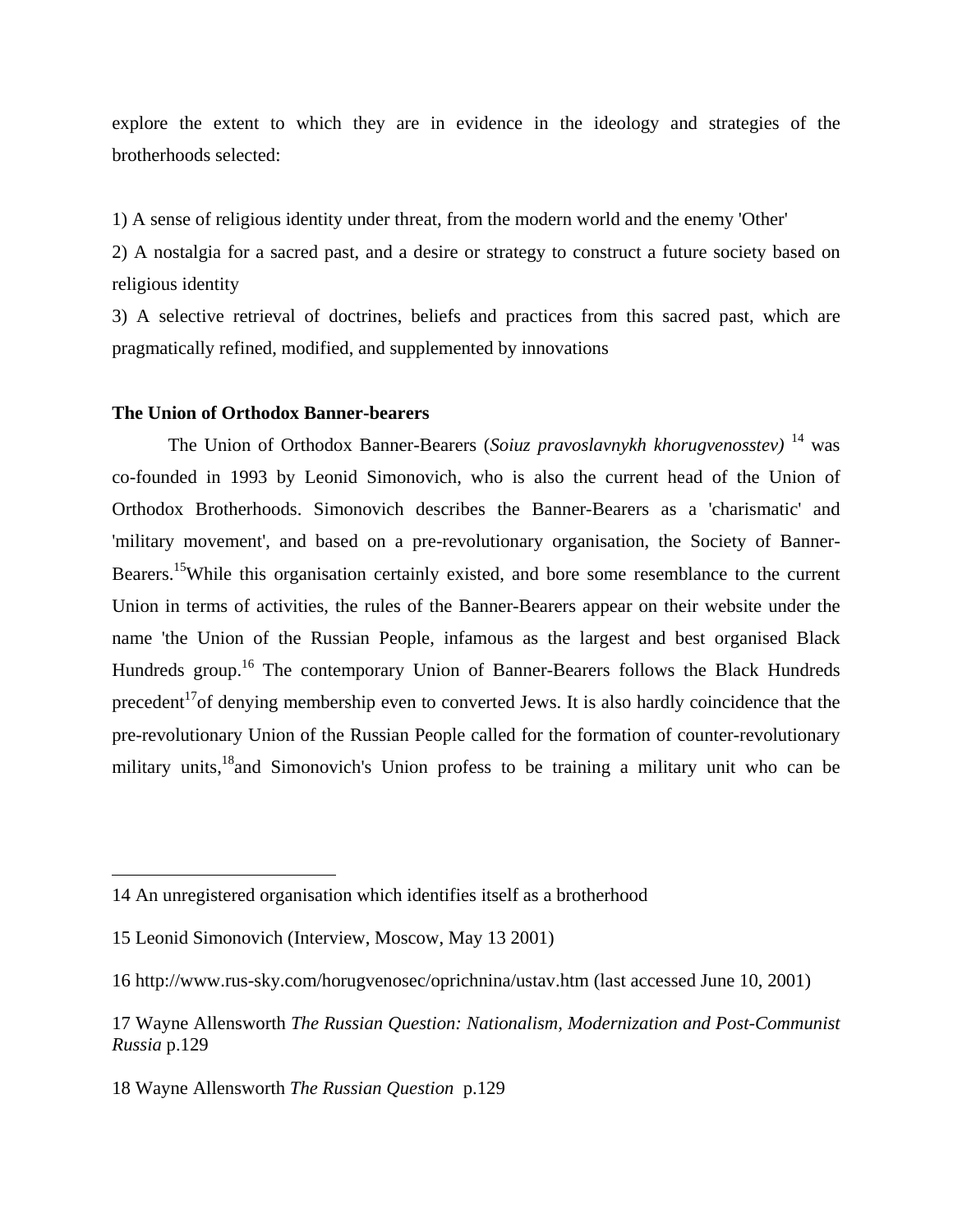mobilised "at any moment", and to have at their disposal Siberian, Zaporozhian, Don, Kuban and Ural Cossacks.<sup>1[9](#page-5-0)</sup>

 Shenfield observes that "the main division [in the ROC] is between a liberal or modernizing wing that draws inspiration from the philosopher-theologians of the Silver Age, and a fundamentalist or reactionary wing that looks back to a golden age of true Orthodoxy under the Tsars".<sup>20</sup> While Simonovich's Banner-Bearers are consciously modelling themselves on an organisation that belongs to this particular mythical 'golden age' of Russian Orthodoxy, they are pragmatic about which elements they carry into the modern world. Their website proudly shows a contemporary Banner-Bearer standing next to his pre-revolutionary counterpart, who wears a long, ornate kaftan. The contemporary uniforms of the Union are black and military in style, more suited to the battleground of the modern world.

 For Simonovich and the members of his Union, we are living in the Last Days, and politics is an irrelevance. The battle-lines are religious:

...in the contemporary world, politics... does not play any role. Nowadays, religion and the national idea have begun to play a role; this is happening everywhere, literally around the whole world, and wars, when they occur, have a religious character. The Chechen war is a purely religious war. No one talks about it of course, it's not nice [to]. It is a war between Orthodox and Muslim, without any doubt. And the same thing is happening in Serbia, in Kosovo...<sup>[21](#page-5-2)</sup>

America is castigated as a secular Satan, whose crime in bombing the Serbs is not her interference in the affairs of another state, but her decision to take up arms against an Orthodox country:

The Holy War that John the Evangelist spoke of is upon us, and will leave none of us untouched. "There is no greater love, and nothing more pleasing in the eyes of God, than to lay down one's life for one's brother", teach the Apostles. Our Serbian brothers have drawn upon themselves the fire of the Satanists, and are

<span id="page-5-2"></span>21 Leonid Simonovich (Interview, May 13 2001)

<span id="page-5-0"></span><sup>19</sup> Leonid Simonovich (Interview, Moscow, May 13 2001)

<span id="page-5-1"></span><sup>20</sup> Stephen Shenfield *Russian Fascism:Traditions, Tendencies, Movements* (M.E.Sharpe, New York, London 2001) p.64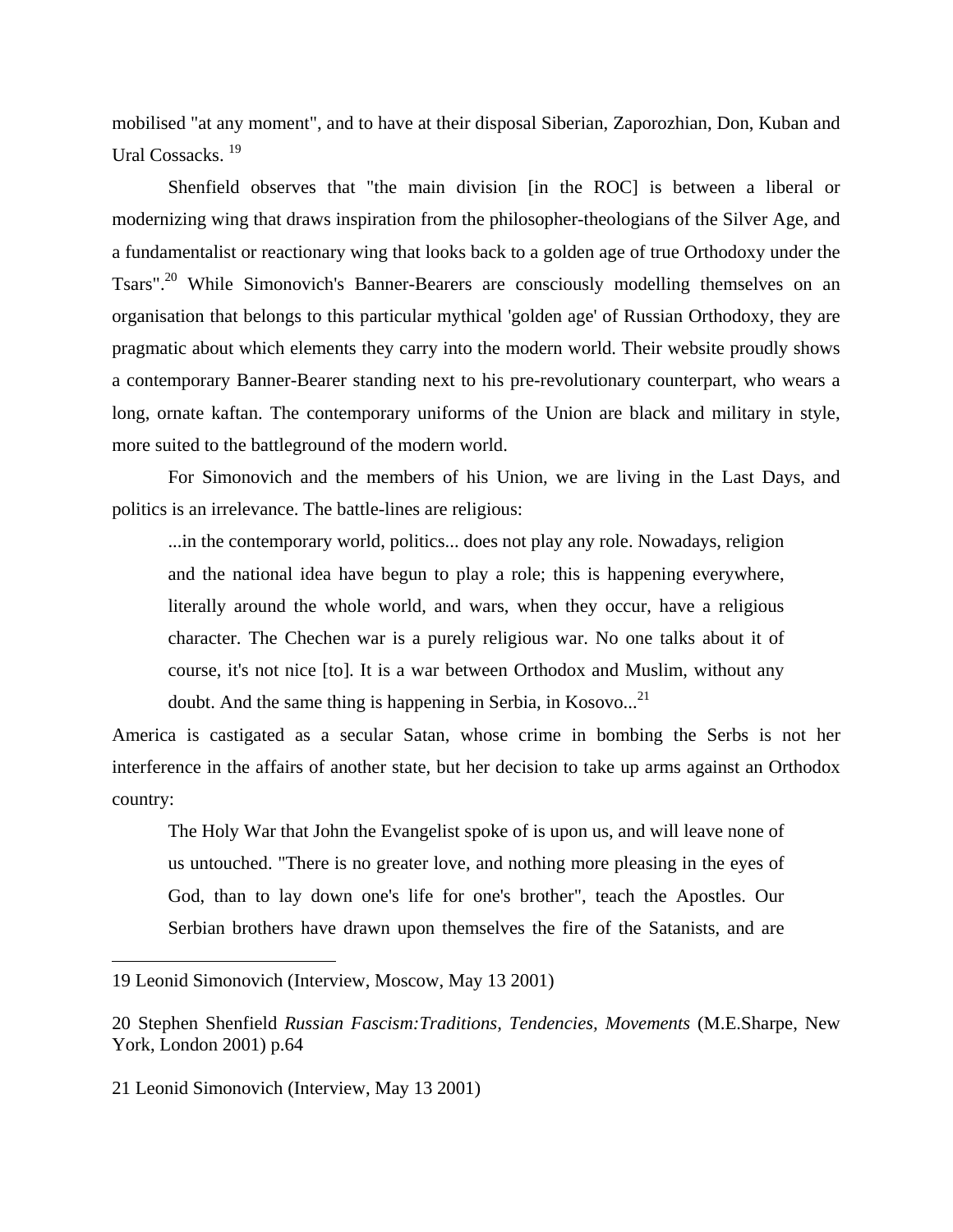showing the world that holy Apostolic love, by sacrificing their lives for us. How can we remain deaf to their suffering? We must give all of our strength and abilities, however small they may be, like the widow's tithe in the Gospels, to the suffering people of Yugoslavia. "Russia's mission, given to her from on high, is to block the way of worldwide Satanism and hold out to the end, until God's proclamation of victory over Satan. Amen."<sup>[22](#page-6-0)</sup>

The Union's primary aim is to 'resurrect the spirit' of Russian Orthodoxy, by conducting processions with banners and icons (*khrestnye khody*) in Moscow and the regions. They appear to have some measure of success in their missionary aims – a procession organised by the Union in July 1999, which covered around 1000 km in the Moscow, Tver and Tula regions, allegedly began with between 30-35,000 participants in Moscow.2[3P](#page-6-1)atriotic organisations from Nizhnii Novgorod, Sergeiev Posad and Tver joined their Moscow brethren to march along the Kremlin embankment, and were filmed by around 20 television companies. Fundamentalist organisations could not account for such a large crowd, and popular support for the canonisation of the Tsar's family played a significant role. More recently, over 3000 people joined the Banner-Bearers to commemorate the  $85<sup>th</sup>$  anniversary of the Tsar's abdication on March 16, 2002, where Simonovich called for "a struggle against the genocide of the Russian people".<sup>24</sup> The numbers present at these events indicate the success of the organisation in manipulating modern communications and achieving mass mobilization, and that they have some appeal to those outside their membership.

 Like other fundamentalist religious groups, the Union retrieve a somewhat eclectic mix of sacred fundamentals from the past. Divine order, and respect for hierarchy support their monarchist ideology:

...if you go against the Patriarch you transgress the principle of hierarchy itself, violate a sacred principle. Its the same with the monarchy  $-$  it is forbidden to go against the Tsar, against the Emperor...Who is it that goes against the Emperor,

<span id="page-6-0"></span><sup>22</sup> A public speech by Simonovich, reported in "The Faithful vs. TV" *Sovetskaya Rossia*, 20/04/1999

<span id="page-6-1"></span><sup>23 &</sup>quot;Os' vremen" in *Russkii vestnik*, No.40-41, 1999

<span id="page-6-2"></span><sup>24</sup> UCSJ news http://www.fsumonitor.com/stories/032202Russ3.shtml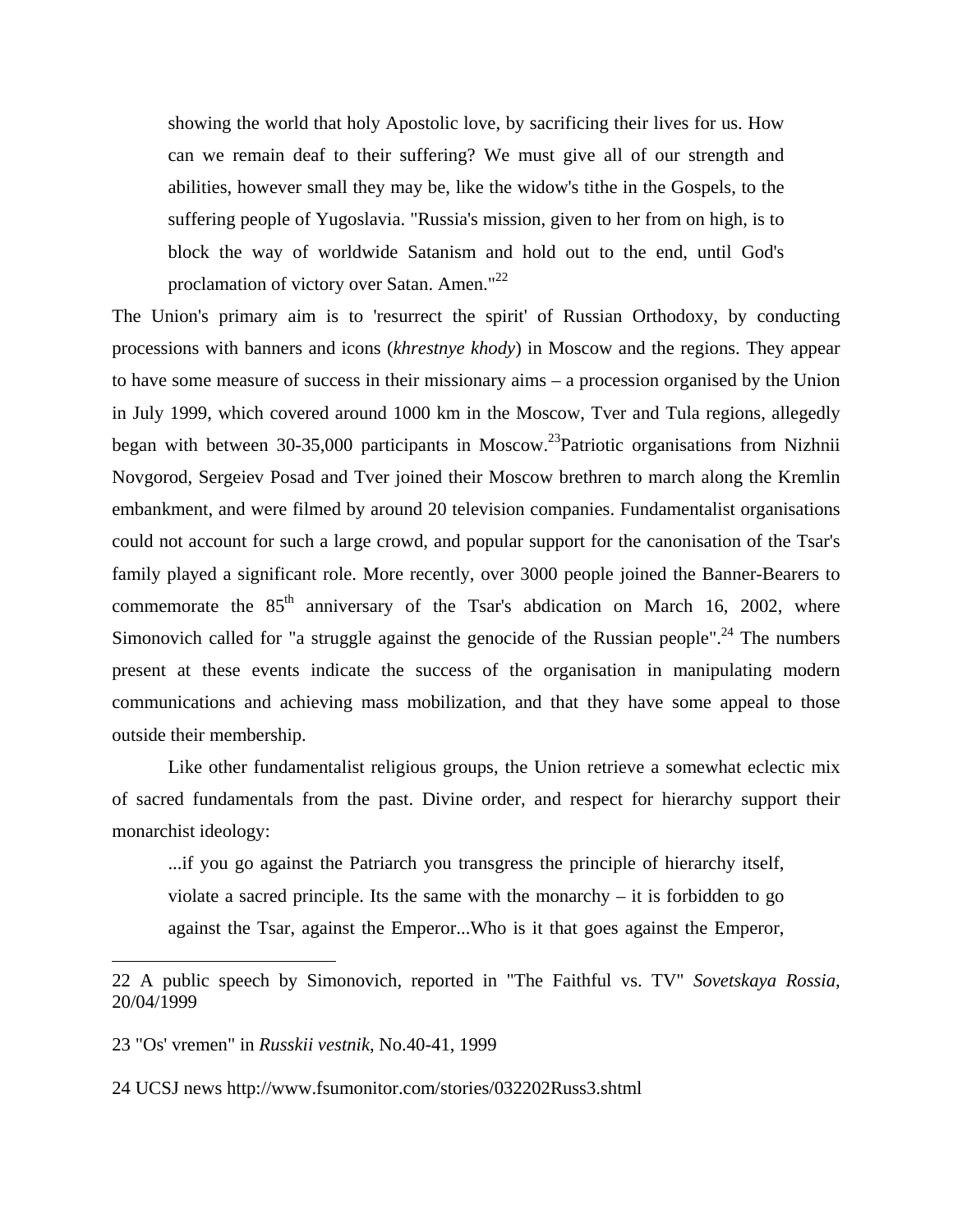Tsar or King? Revolutionaries, traitors, Satanists, in our understanding, [according to] the Church.<sup>[25](#page-7-0)</sup>

Adhering to this fundamental does not prevent them opposing the Patriarch however. During the course of our interview Simonovich mentioned several circumstances in which they had to 'go against' him; when he declared that individual tax numbers (the notorious INN) were safe for believers to accept,<sup>26</sup>when he addressed the American Rabbis in a spirit of brotherly love in November 1991, when he condemned an attack on a Moscow synagogue as an attack on a House of God. At this point Simonovich resurrected a more important fundamental – the Patristic declaration that a synagogue is a refuge of demons.<sup>27</sup>Simonovich's organisation also seeks to resurrect the medieval myth of Jewish ritual murder as evidence of the Jewish threat, publicly calling for the canonisation of Andriushy Iushchinsky, whom Jews were accused of murdering in 1911, and declaring that the murder of Tsar Paul I bore the hallmarks of a 'Masonic' ritual killing. $^{28}$  $^{28}$  $^{28}$ 

 Simonovich and his organisation also reveal as characteristic fundamentalist fear that the true identity of Russian Orthodoxy is under threat. He perceives true believers in the Church to be outnumbered and threatened by what he calls 'the left wing' of the Church, and his articles make clear that he equates this left wing with Jewish converts: "it has long ceased to be a secret that in our contemporary Church there is, as it were, two parallel churches – the church of Hellenes, that is the Russians, and the Church of the Jews..."<sup>29</sup> Jews above all are the threatening 'Other' in Simonovich's ideology, infiltrating the Russian Orthodox Church, constantly engaged in a struggle to destroy Holy Russia. The organisation actively campaigns to 'neutralize the threat':

1

<span id="page-7-0"></span><sup>25</sup> Leonid Simonovich (Interview, Moscow May 13, 2001)

<span id="page-7-1"></span><sup>26</sup> See Alexander Verkhovsky's "Radical Orthodox Anti-Globalism in 1999-2002: Electronic Tax Codes – A Topical Theme for Fundamentalists", a paper given at the University of Sussex April 2002, for a full discussion of the campaign against INN.

<span id="page-7-2"></span><sup>27</sup> Leonid Simonovich (Interview, Moscow May 13, 2001)

<span id="page-7-3"></span><sup>28</sup> Blagovest-Info/*Sobornost*, 28 March 2001

<span id="page-7-4"></span><sup>29</sup> http://www.rus-sky.com/horugvenosec/Simonovichichich/heresy.htm (last accessed April 2001); my translation.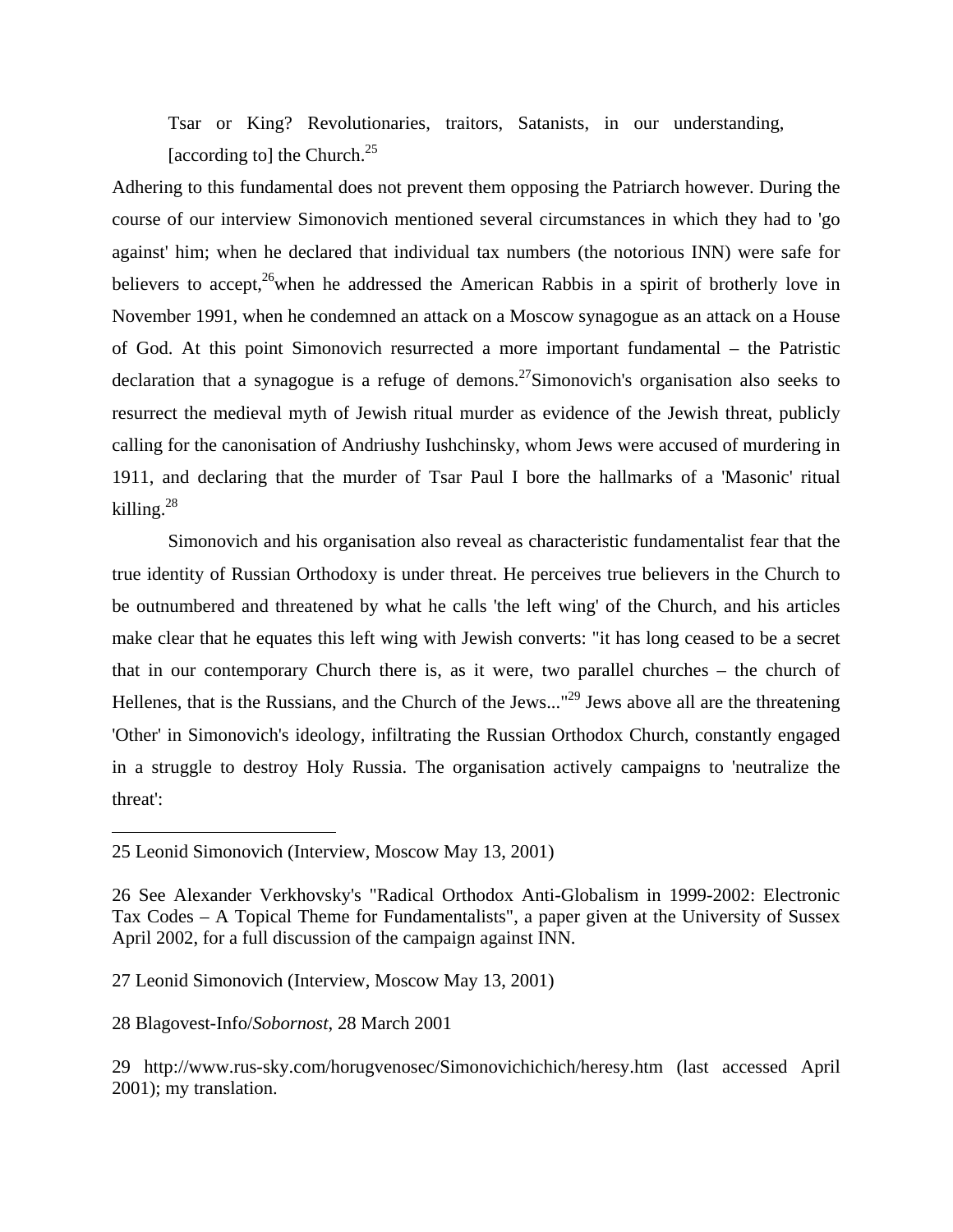...The prophet monk Avel said, that on Rus there were [imposed] two yokes – the Tartar-Mongol and the Polish-Lithuanian, and there will be one more – the most terrible – the JEWISH. And we, brothers and sisters, are suffering it now with you. But one should never remain indifferent, one must never sleep, never simply pray – one must fight, brothers and sisters, we need to fight for the freeing of our homeland from the Jewish yoke! $30$  $30$ 

 Further threats to the integrity of Russian Orthodoxy are offered by Roman Catholics, NATO and the West, and the Union have been active in organising and participating in many political demonstrations against these enemies. The Union exhibit the characteristic fundamentalist tendency to "seize upon opportunities provided by the process of secular modernization...[such as] the means of communication and recruitment".<sup>31</sup>They maintain a large and distinctive website, which gives visitors instructions about events to attend, such as the 2001 march against the Pope's proposed visit to Ukraine organised by the Union of Orthodox Citizens, and the Victory Day marches where they mingle with Communists and in 2001 carried a banner declaring "Freedom for Colonel Budanov", the Russian officer accused of raping and murdering an 18 year old Chechen girl. More recently, Simonovich and Vladimir Osipov of the Union of Christian Rebirth headed a march to celebrate the birthday of the Mother of God and the victory over the Tartars on Kulikovo field, at which Simonovich declared that the terrorist attacks of September 11, 2001 were "the revenge of the Lord Jesus Christ for the bombardment of Orthodox Serbia".<sup>[32](#page-8-2)</sup>

 Simonovich's organisation fits the model of "militant piety" well – he describes the faith of his foot-soldiers as ''aggressive", and perceives the need for an active rather than contemplative faith in a world of religious conflict:

<span id="page-8-0"></span><sup>30</sup> http://www.rus-sky.com/horugvenosec/Simonovich/heresy.htm (last accessed April 2001). Simonovich used the offensive adjective 'zhidovskii' from 'zhid' - yid or kike.

<span id="page-8-1"></span><sup>31</sup> Gabriel A. Almond, Emmanuel Sivan, R. Scott Appleby "Fundamentalism: Genus and Species" in *Fundamentalisms Comprehended* ed. Martin E. Marty & R. Scott Appleby (University of Chicago Press; Chicago and London 1995) p.405

<span id="page-8-2"></span><sup>32</sup> Blagovest-Info news report 21.09.01 .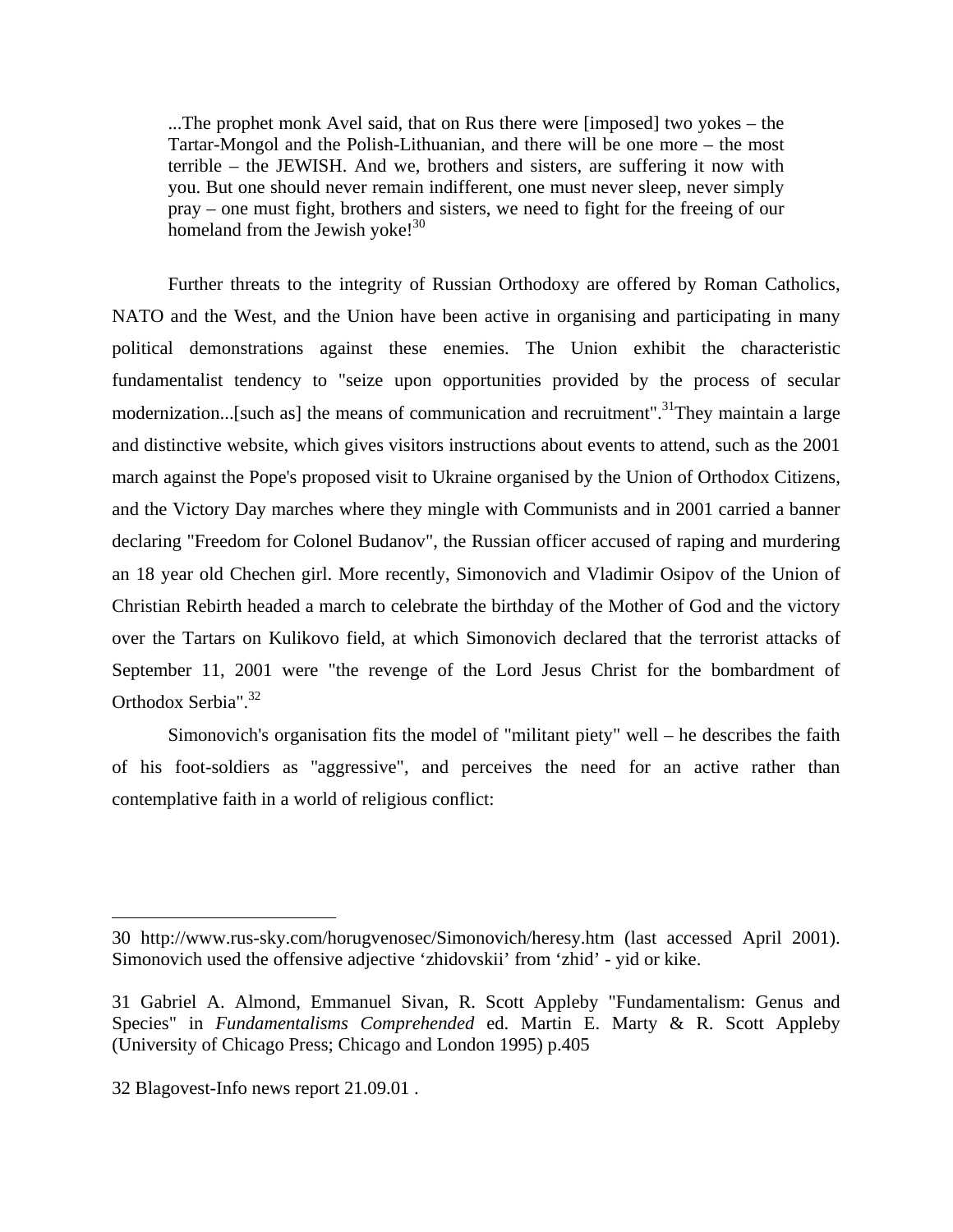Now above all is a time for practical work, it is not a time for theory, now is not a time for theology, but for witness...Theology is when you sit and write, but witness is when, like yesterday,  $33\overline{)}$  you go out against, or for...<sup>[34](#page-9-1)</sup>

#### **Radonezh**

 If the Union of Orthodox Banner-Bearers key strategy is to carry Orthodoxy out onto the street, Radonezh's strategy has been to bring Orthodoxy into people's homes. This brotherhood is part of perhaps the largest Orthodox social organisation, incorporating an effective mini media empire - a radio channel, newspaper, video production unit and website. Also one of the oldest religious lay organisations, Radonezh was formed in 1988 by Vyacheslav Rodionov, a former political prisoner and co-editor with Vladimir Osipov of the samizdat journal *Zemlia*. It falls firmly within the group of fundamentalists who consider themselves patriotic, conservative and monarchist, but do not propagate an aggressive nationalism or overt antisemitism. They stress their non-political character, and portray themselves as moderates who are primarily concerned with the restoration of the material and spiritual fabric of Russian Orthodoxy. This has not always been the case – Radonezh have worked hard to improve their tarnished image since the mid-1990's. Today there is evidence of conflict between Radonezh and their former radical associates. According to Leonid Simonovich, Radonezh will no longer advertise the rallies and marches planned by the Union of Orthodox Banner-Bearers on their radio station, because – he asserts – their actions are too radical for Radonezh to stomach, and because Radonezh are too commercialised.[35](#page-9-2)

 The Radonezh brotherhood has a school, a fund to restore Church bells (the work of which has been blessed by the Patriarch), they organise exhibitions and restore Churches. The brotherhood consider themselves an 'open structure', and membership of the brotherhood is very fluid, with brothers gathering for particular activities but not 'kissing the cross' or taking any formal steps to join. Rodionov's wife, Elena Nomakova, counted around fifty employees of Radonezh who are members of the brotherhood, and guessed at a total membership of about one

<span id="page-9-0"></span><sup>33</sup> Simonovich is referring to a march against the Pope's proposed visit to Ukraine

<span id="page-9-1"></span><sup>34</sup> Leonid Simonovich, (Interview, May 13, 2001)

<span id="page-9-2"></span><sup>35</sup> Blagovest-Info 26.03.01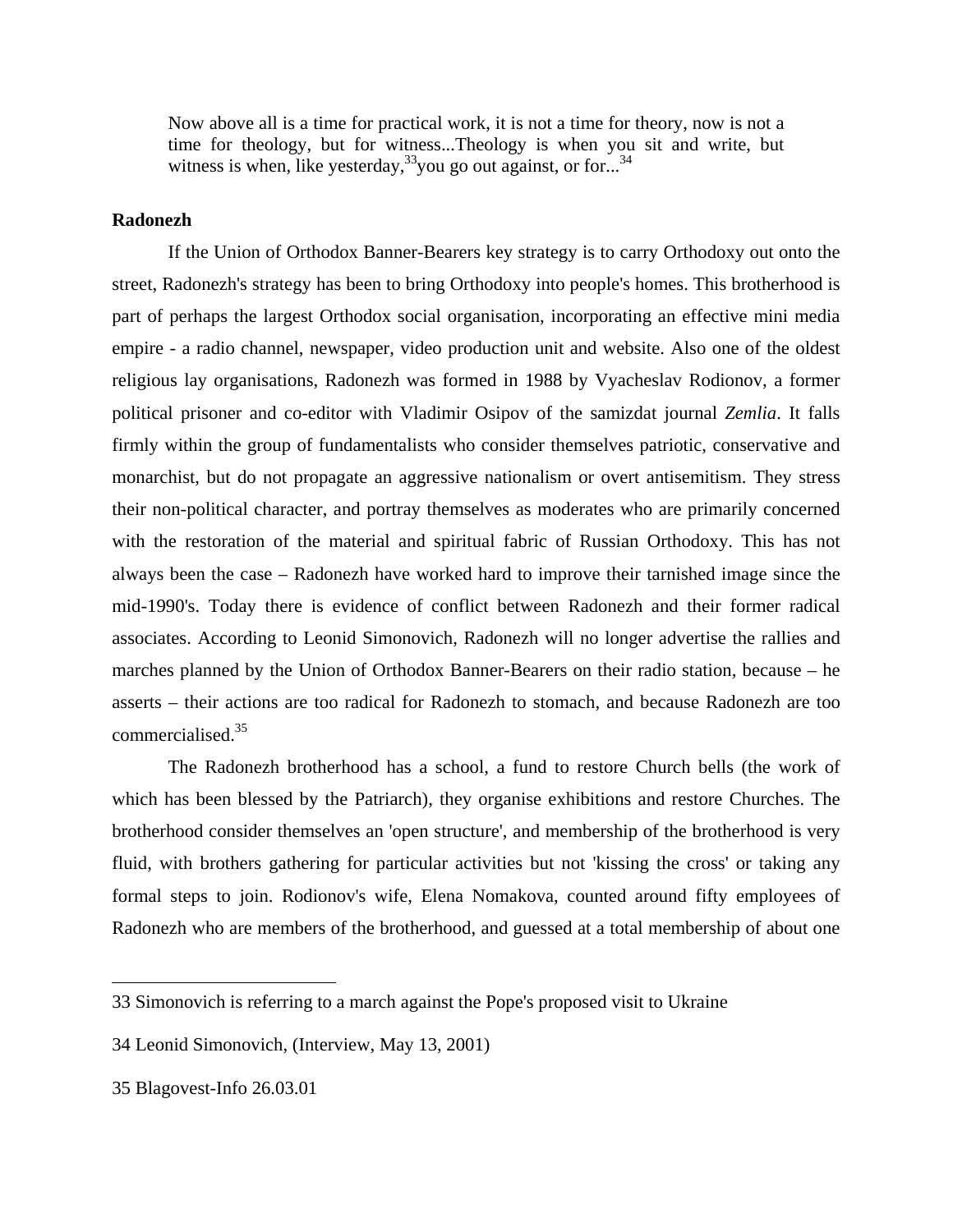hundred.<sup>36</sup> They have affiliated brotherhoods in St Petersburg and other towns. Like several other brotherhoods, Radonezh have supporters in America, in this case, influential individuals in Washington. The wider organisation has a number of ventures including an independent finance company, also called Radonezh, a Christian medical centre and an Orthodox pharmacy.

 Radonezh was one of the original members of the Union of Orthodox Brotherhoods, and is still technically a member although they are far less active within the Union today. Elena Nomakova, who despite her gender is clearly active in the management of the organisation (which indicates the moderate nature of their fundamentalism), explained that they don't have time to participate in the weekly or twice weekly meetings of the Union. She was not overtly critical of the Union, but observed that "it's a madhouse, there are some very good people there, clever, Orthodox, normal, [and] there are simply not normal [people], who simply shout."<sup>37</sup> On the question of radical or extremist brotherhoods, such as the Union of Banner-Bearers, they observed that this is pluralism, and everyone has the right to their own opinion. Similarly, despite an overtly anti-ecumenical stance, they did not participate in demonstrations against the Pope's visit to the Ukraine, observing that Ukraine is a separate State and had the right to invite the Pope if they so wished.

 Nevertheless, Radonezh share the fundamentalist tendency to identify enemies who threaten the true Russian Orthodox identity. Evgenii Nikiforov, the editor of *Radonezh*, has called Polish citizens of Russia and Byelorussia "the fifth Catholic column".<sup>38</sup> Curiously, these enemies are as often fellow Orthodox as alien 'Other' - either internal 'heretics' such as Fr Kotchetkov, who has attracted significant hostility for his celebration of the liturgy in modern Russian, or foreign Orthodox:

The ecclesiastical dispute between Moscow and Constantinople in the beginning of 1996 was nothing more than a quarrel between two sisters, as N. A. Struve correctly pointed out. And as he suggested, this would not have been too significant except for the reaction fomented by the communo-patriotic types of

<span id="page-10-0"></span><sup>36</sup> Elena Nomakova, Radonezh (Interview, Moscow, May 30 2001)

<span id="page-10-1"></span><sup>37</sup> Elena Nomakova, Radonezh (Interview, Moscow, May 30 2001)

<span id="page-10-2"></span><sup>38</sup> Maxim Shevchenko 'Starye metody, novoi epokhi' *NG religii* No.14 (85) 25/07/01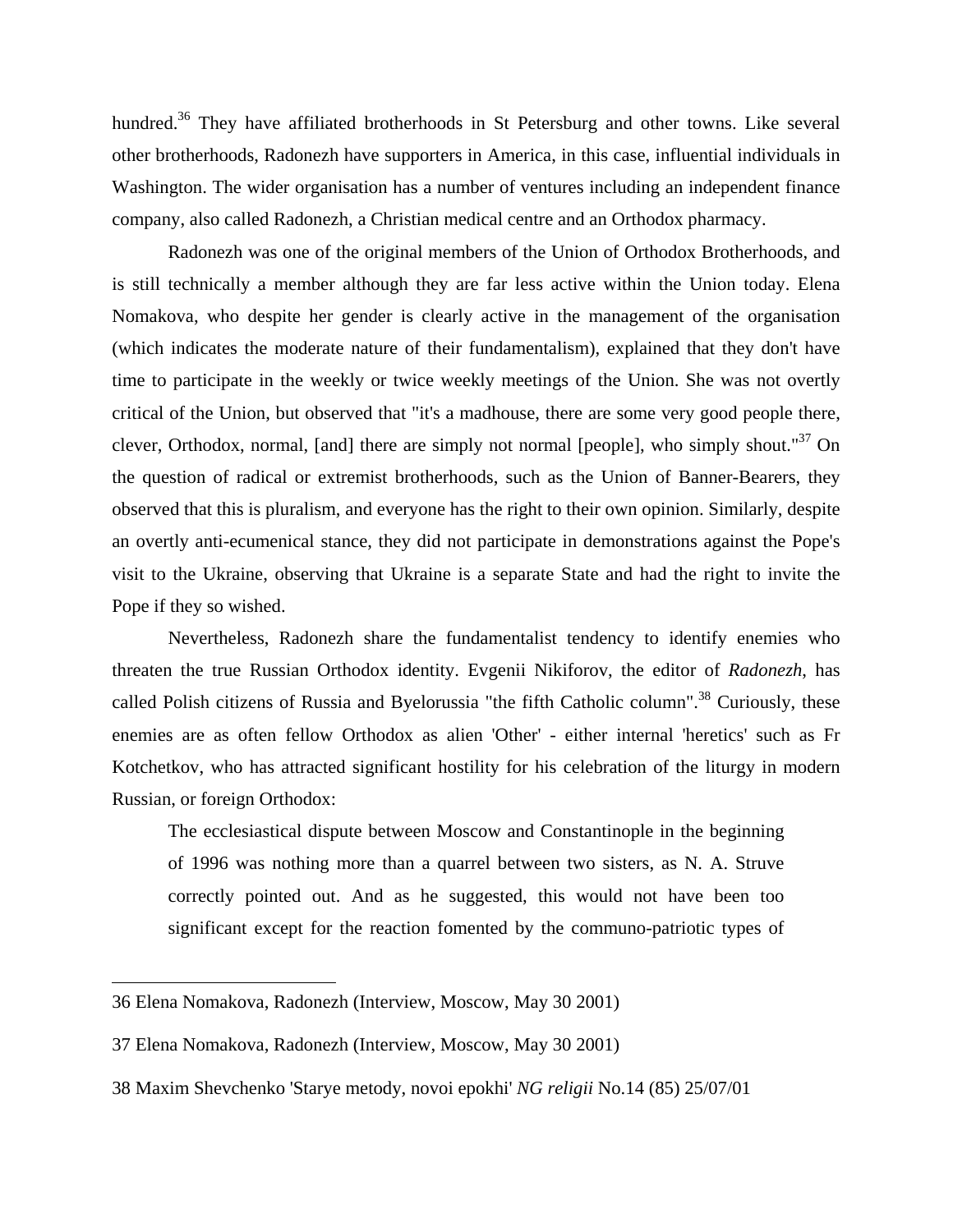media. *Sovietskaya Rossiia*, *Zavtra*, *Russkii vestnik*, as well as (which is especially sad) the Orthodox paper *Radonezh* with the similarly named youth organization, literally fell all over themselves rushing to prove that the Ecumenical Patriarchate fell away from Orthodoxy some time ago, that Vladyka Bartholomew for some time has not been the Constantinopolian but a Turkish patriarch, that neither he nor his patriarchate has any influence in the Orthodox world,  $etc.<sup>39</sup>$  $etc.<sup>39</sup>$  $etc.<sup>39</sup>$ 

Maxim Shevchenko points out that over the years, Radonezh have campaigned against Metropolitan Kirill of Smolensk and Kaliningrad - guilty of betraying the interests of Orthodoxy; against Metropolitans Filaret of Minsk and Valdimir of St Petersburg – guilty of ecumenism; Hegumens Ioann Ekonomtsev and Ilarion Alfayeev - guilty of heresy; and the priests Frs. Aleksandr Borisov and Georgii Chistiakov - guilty of 'Renovationism'.4[0T](#page-11-1)he relationship between Radonezh and the Moscow Patriarchate has – unsurprisingly - not been a smooth one, although Rodionov stressed in interview that the Church is a unity, and therefore there cannot be any other kind of relationship other than one sanctioned by the Church. The Patriarch was troubled enough by their propaganda to announce publicly that Radonezh does not express the position of the Church, and in 1997 and again in 1998, withdrew his blessing from the newspaper *Radonezh*. [41](#page-11-2) The brotherhood leadership were however quick to declare that their strength lies in their independence:

In this is our strength, that we have the right [to criticise]... not one priest of the Patriarchate, nor one Bishop has the right to criticise the actions of the Patriarchate, and this is correct - strict subordination, obedience...but we are an independent organisation, and we can criticise that which then, incidentally, as a result of our criticism, the Patriarchate changes...like we struggled for ten years for the canonisation of the Tsar's family. The Patriarchate was of a different opinion, which as you know, changed.[42](#page-11-3)

<span id="page-11-0"></span><sup>39</sup> Fr Georgii Chistiakov 'Whence this Anger?', published in *Russkaia mysl'* (Paris) October 10, 1996; available online at http://www.agape-biblia.org/prpakety/agapreab/Whencang.htm

<span id="page-11-1"></span><sup>40</sup> Maxim Shevchenko, 'Starye metody, novoi epokhi' in *NG Religii*, No.14 (85), 25/07/01

<span id="page-11-2"></span><sup>41</sup> Alexander Verkhovsky 'Tserkov' v politike i politika v tserkvi' in *Politicheskaia ksenophobiia*  ( Panorama, Moscow 1999) p. 94, 99

<span id="page-11-3"></span><sup>42</sup> Elena Nomakova, Radonezh (Interview, Moscow, May 30 2001)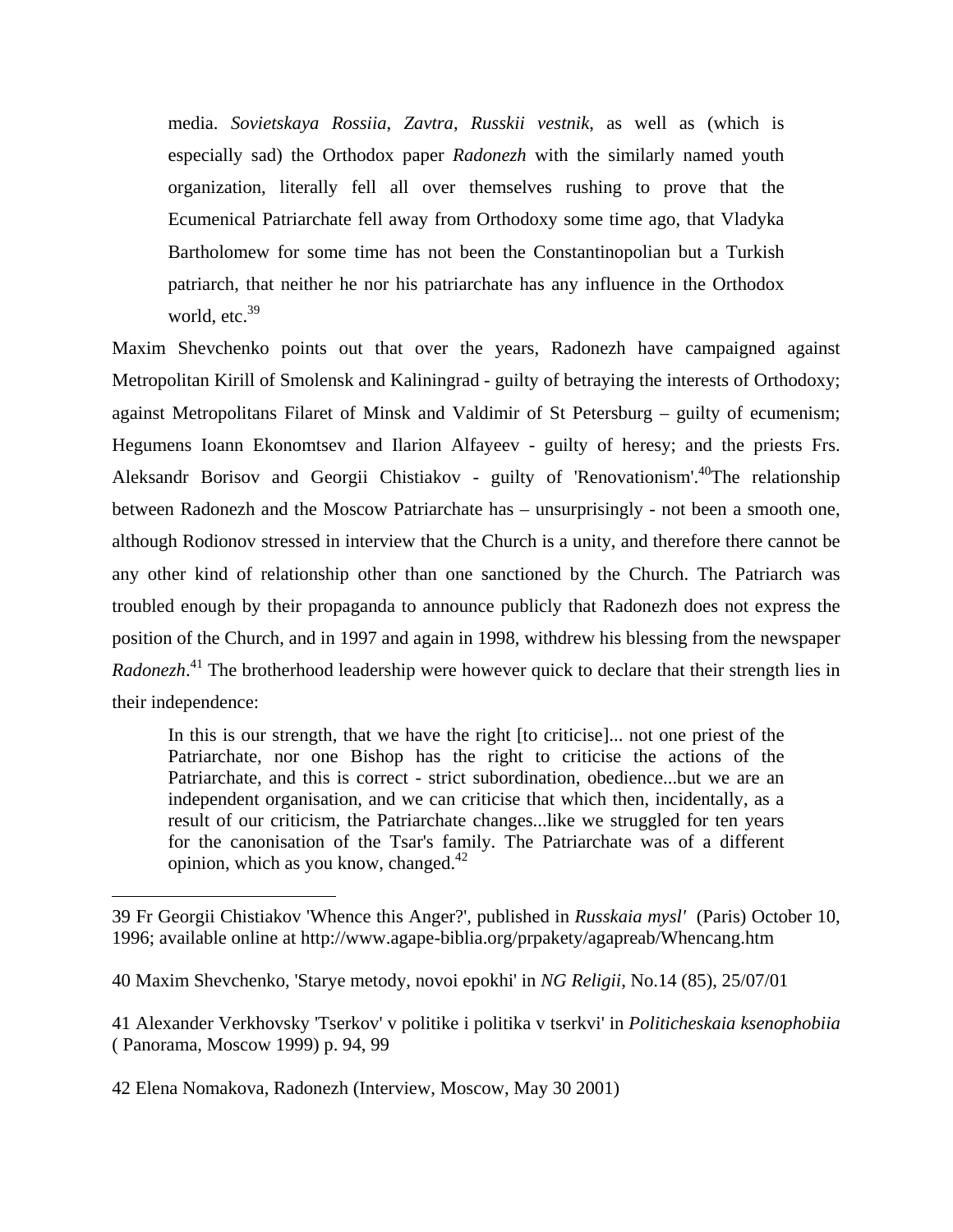Radonezh are no doubt correct in their assessment of their influence. Their successful manipulation of modern media has to some extent won them the propaganda war at parish-level, and the hierarchy are wary of challenging their ideology outright. Those who do challenge Radonezh, such as Maxim Shevchenko, former editor of *Nezavisimaya gazeta religii*,<sup>43</sup>the religious news agency Blagovest-Info,<sup>44</sup> and the Sretenie Brotherhood of Father Georgii Kotchetkov, may on occassion win the intellectual argument or seize the moral high ground, but they are not reaching the grassroots to the same extent. In 1996 Hegumen Innokentii Pavlov complained that

our home-grown 'orthodox fundamentalists'...have their own active-enough strength...As a practicing parish priest I have more than once been talking to people who are not long coming to the Church but are already showing signs of spiritual zombification from the radio programmes of Radonezh, which, evidently, many regard as an official Church radio channel. It becomes painful when a still-young person or a lady of pensionable age begins in conversation with you to dream about 'orthodox monarchy', to see in all the troubles of Russia 'the intrigues of the masons'...<sup>[45](#page-12-2)</sup>

#### **CONCLUSIONS**

1

 Based on the working definition of the Fundamentalism Project, it seems legitimate to use the term 'fundamentalist' in the Russian context to indicate groups who aggressively reject most of the modern, secular values introduced during the Soviet and post-Soviet period, who desire to return to a past that is perceived as holier than the besmirched present, and to selected principles of that past as evidenced by 'holy tradition'. As Father Sergei Hackel has pointed out, <sup>4[6](#page-12-3)</sup>

<span id="page-12-0"></span><sup>43</sup> See for example (and there are many!) *NG religii* 23/02/00

<span id="page-12-1"></span><sup>44</sup> See *Russkaia mysl'* (Paris) 10/02/00

<span id="page-12-2"></span><sup>45</sup> Hegumen Innokentii "Vsegda ia rad zametit' raznost'" in *Segodnia* No.186, 10/10/96

<span id="page-12-3"></span><sup>46</sup>Presentation on Russian Orthodox Fundamentalism at the University of Sussex, 10/04/02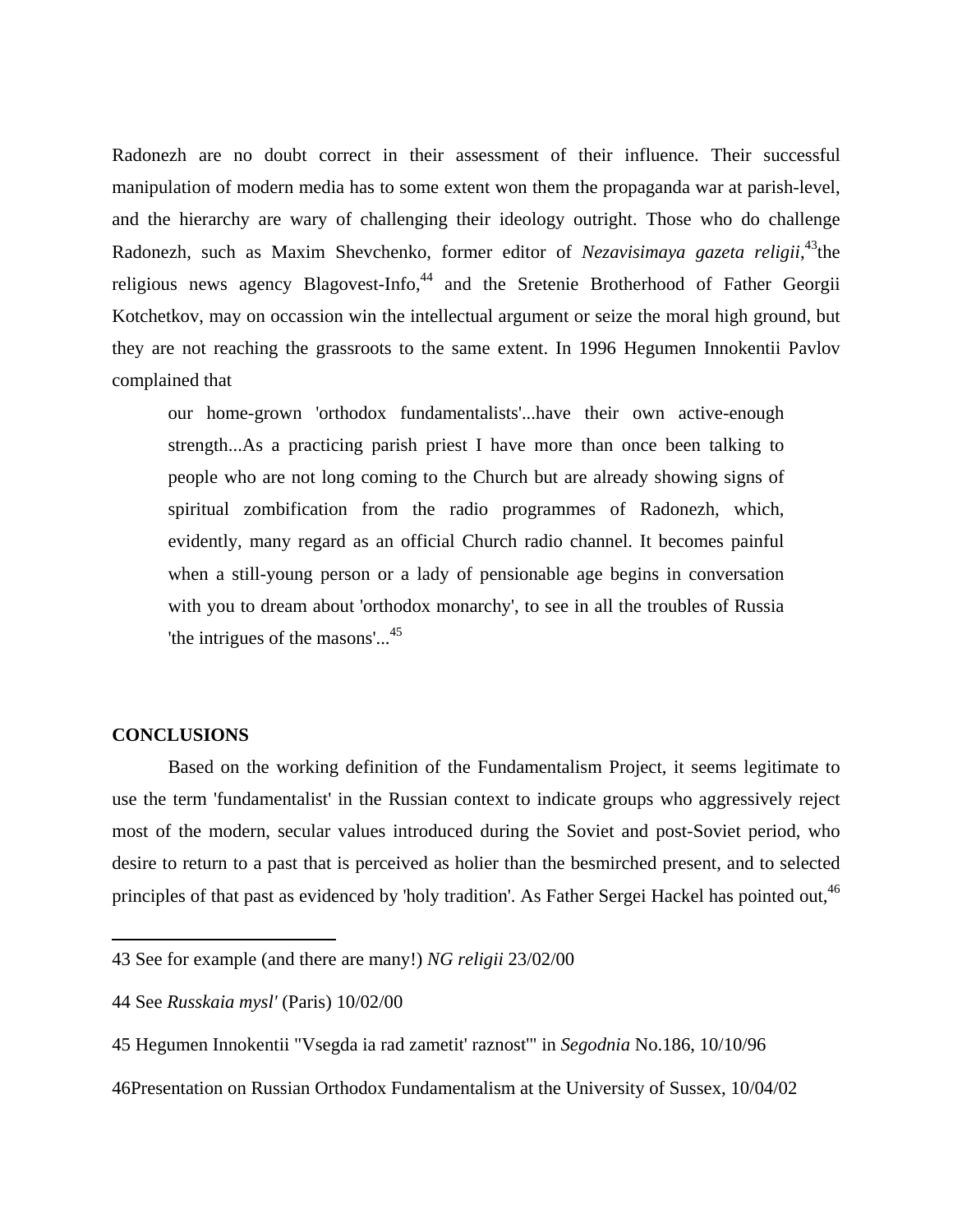the fundamentals of Russian Orthodoxy are perceived by this element of the Russian Orthodox Church to be embedded not solely in texts, but in rite and ritual too.

 Nostalgia for a 'sacred past' - often the nineteenth century but in some instances the pre-Petrine period, the reign of Paul I or that of Ivan the Terrible - and the determination to re-create a political and social order based on religious identity, is a key element in the ideology of the Brotherhood movement, and of other groups within the Russian Orthodox Church. In Tver in March 2000 Valentin Lebedev, Chairman of the Union of Orthodox Citizens<sup>47</sup>and editor of the popular *Pravoslavnaia beseda* (Orthodox conversation) opened a conference on 'Monarchy in Russian Life: The Return to Self' with the statement: "The revival of Russia is impossible without a reconstruction of the monarchy; you see only in this case can the country execute the mission commanded by God - construction of the Third Rome".<sup>48</sup>For the fundamentalists, Russia is and always was 'holy', a bulwark against the forces of evil (be they the Golden Horde, fascist, communist or capitalist) with a special mission for the future. This mission can only be realised if she resurrects her religious identity and the essential components or fundamentals of that identity; the monarchy, Orthodox family life (marriage between a non-working Orthodox wife/mother and an Orthodox husband), the ritual trappings of 'pure' Orthodoxy (a liturgy in Church Slavonic, use of the Julian calender, appropriate dress in Church<sup>49</sup> for example), Patristic antisemitism, a respect for the military and a vigorous patriotism.

 A sense of beleaguered religious identity, under threat from the modern world and an enemy 'Other' is often found in contemporary Russian Orthodox organizations. Father Georgii Chistiakov has called the enemy-centred Orthodoxy that he sees as having over-run Russia 'inimicocentrism' (from the Latin inimicus, enemy). Fr Chistiakov argues that a similar enemycentred ideology was prevalent in the Soviet period, but was also a feature of nineteenth century Russian Orthodoxy and earlier, and stems from an intrinsically pagan rather than Christ-centered

1

<span id="page-13-0"></span><sup>47</sup> Lebedev's Union is an umberella organisation that incorporates brotherhoods and other Orthodox organisations, and unites them in public actions such as demonstrations against the Pope etc.

<span id="page-13-1"></span><sup>48</sup> Ol'ga Zaitseva 'Za Tsaria, za rodinu, za veru' in *Tverskaia zhizn*' 04/04/2002

<span id="page-13-2"></span><sup>49</sup> Women in headscarves and over-knee skirts, men with bare heads and long sleeves. This, of course, is not exclusively a Russian Orthodox 'fundamental'.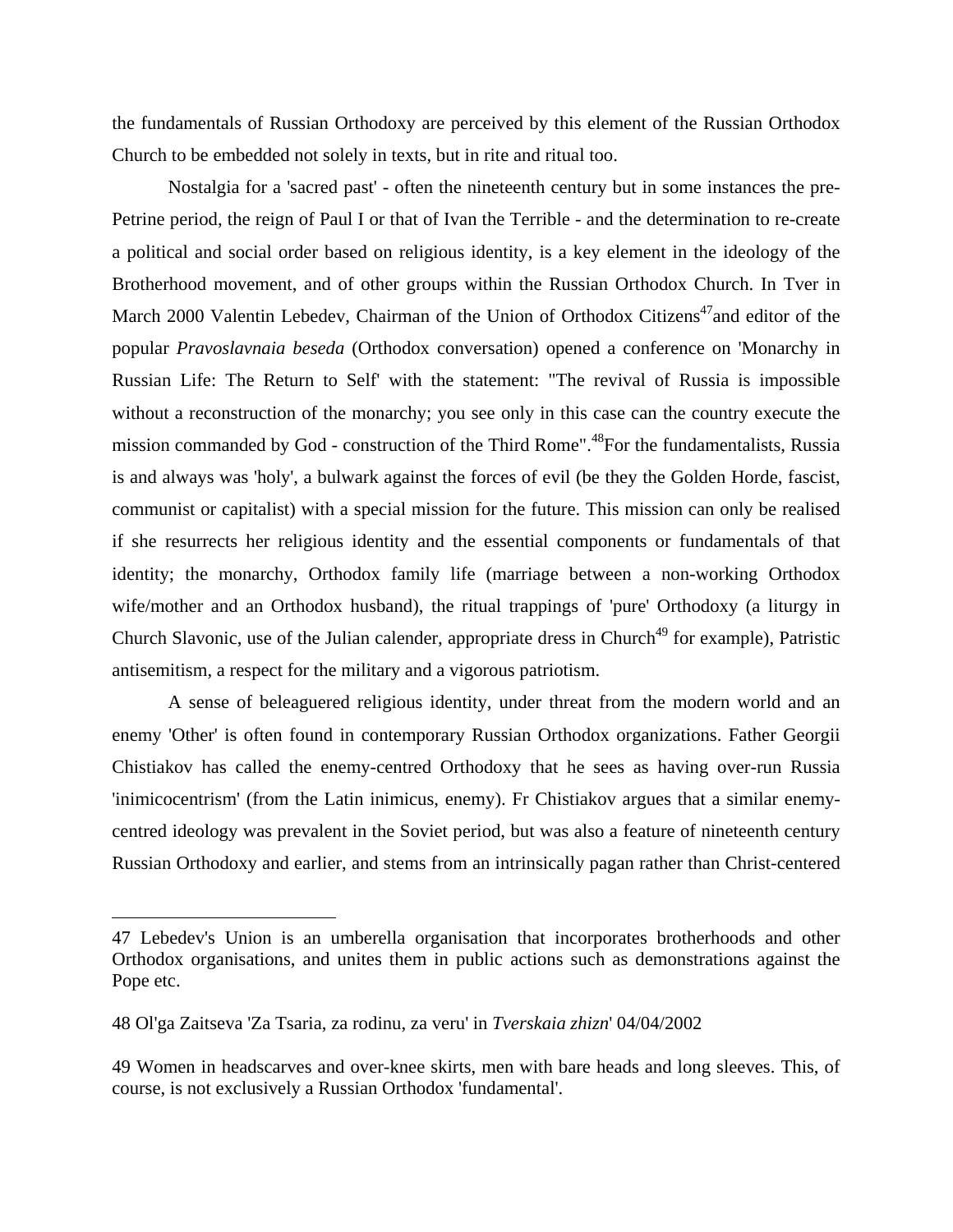world-view.<sup>50</sup> Many brotherhoods have a clearly identified "Other" in the Jew; sometimes alone, sometimes in tandem with or supplanted by the West, the 'New World Order', America or, increasingly, globalization. Eschatological beliefs often form part of this ideology, usually in the perception of an immanent or current conflict between the Antichrist (whose role is played by 'the Other,' be it Jews, America or globalization) and the force for good - the fundamentalist believers.

 The reasons for the growth of fundamentalist tendencies in the Russian Orthodox Church cannot be addressed comprehensively in an article of this length, but it is worth mentioning a number of factors that have contributed to the flourishing of fundamentalist groups in contemporary Russia. The lobbying power of the fundamentalists within the Church is significant, and to a large extent this is as a result of their successful exploitation of mass media. While loudly rejecting the modern world, many fundamentalist groups have been quick to exploit the technological advances in communications, and maintain Internet sites in addition to more traditional media. Sergei Chapnin, who was formerly editor of the Internet journal *Sobornost* - which was created in an attempt to provide an alternative to the large number of fundamentalist publications and websites - observes that

The main problem is that here in Christian media there is no strong official publication of the Russian Orthodox Church. All the official publications are so weak and absolutely stupid that nobody reads them for the last four of five years. And these fundamentalists they caught the situation, and they put the emphasis on media, and it worked. The church is under their influence now, and I think the Patriarch himself is afraid of these people, of this ideology.<sup>[51](#page-14-1)</sup>

 The increase in fundamentalism has also been explained by some commentators as a result of the huge numbers of parishes opening for which there are not enough educated priests. In 1989 Moscow had 47 churches and around 100 priests – in 1999 Moscow had almost 400 churches, and the Russian Orthodox Church more than 19,000 parishes in all. In order to fill parish vacancies standards have been lowered, and young priests with little theological education are being given pastoral care of parishioners who are often without any Christian education

<span id="page-14-0"></span><sup>50</sup> Fr Georgii Chistiakov *Russkaya mysl'* (Paris) October 10, 1996

<span id="page-14-1"></span><sup>51</sup> Sergei Chapnin (Interview January 2001)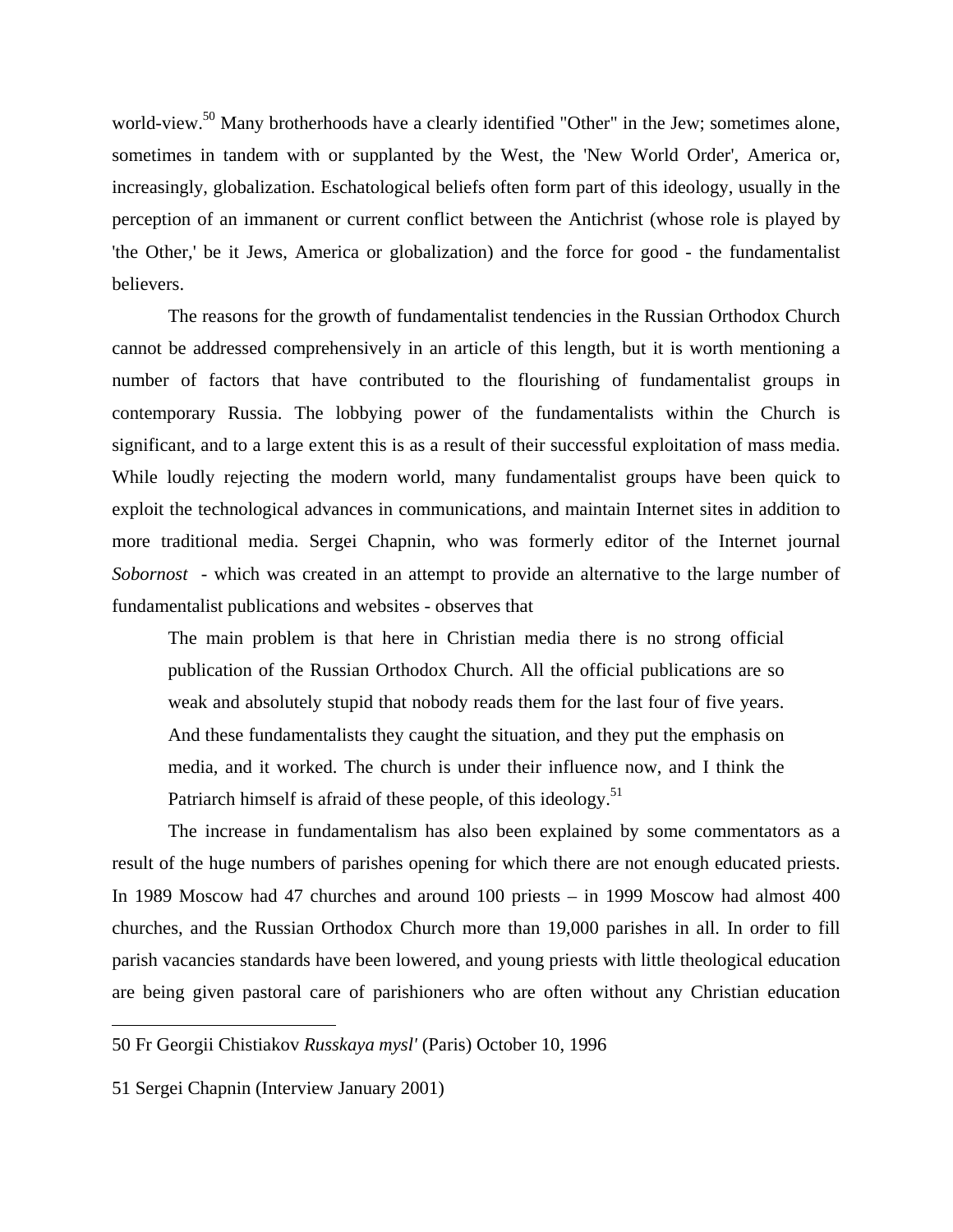whatsoever. In these circumstances, priest and parishioners turn to radio Radonezh, to the mass of cheap literature produced by active fundamentalists, such as pamphlets advising believers that to work as an actress or hairdresser is sinful, and that "wherever there is dancing, [there] the devil will be".<sup>52</sup> In part this problem has been aggravated by the continual republishing of many pre-revolutionary spiritual works, while in many seminaries and parishes the works of modern Orthodox thinkers such as John Meyendorff and Father Alexander Men' are banned, even burnt.

 Finally, the Fundamentalism Project identified that religious fundamentalisms thrive in the climate of crisis and dislocation caused by "unsynchronised social, economic and cultural transformations and uneven schemes of development, by failures in education and social welfare systems, and ultimately by the collapse of long-held assumptions about the meaning and purpose of human existence."[53W](#page-15-1)hile the Fundamentalism Project participants mostly focused on societies that had undergone a rapid and often brutal transition from 'traditional' to 'modern', Russia has experienced an equally dislocating experience in its transition from a global superpower to a 'second-world' state, in which obscene wealth and mass poverty are painfully visible. Hegumen Innokentii (Pavlov) observes that it is more appropriate to compare 'transition' Russia with the last years of the Shah's Iran than to compare it with Weimar Germany, as the former share an elite who flaunt lavish lifestyles and Western trappings of wealth, while the majority of the population live in poverty.5[4](#page-15-2) 

 Politically the role of the fundamentalists remains a marginal one. So far their limited electoral attempts have failed – although Evgenii Nikiforov, co-head of Radonezh and editor of their newspaper, has grown wiser since his failed attempt to be elected to the Duma in 1995.5[5H](#page-15-3)egumen Innokentii concludes that we do not need to fear a fundamentalist take-over like

<span id="page-15-0"></span><sup>52 &</sup>quot;Priests interfere in the private life of parishioners" by Alla Snegina & Evgeny Strelchik in *Segodnia* 6 October 1999

<span id="page-15-1"></span><sup>53</sup> Martin E.Marty and R.Scott Appleby "Conclusion: Remaking the State: The Limits of Fundamentalist Imagination" in *Fundamentalisms and the State* (University of Chicago; Chicago and London 1993)

<span id="page-15-2"></span><sup>54</sup> Hegumen Innokentii "Vsegda ia rad zametit' raznost'" in *Segodnia* No.186, 10/10/96

<span id="page-15-3"></span><sup>55</sup> Politicheskaia ksenophobia (Panorama, Moscow 1999) p.33. The Bishops Council of 1994 also banned brotherhoods from practicing politics, although this ruling has failed to prevent them from commenting on political matters. (Ibid. p.106).